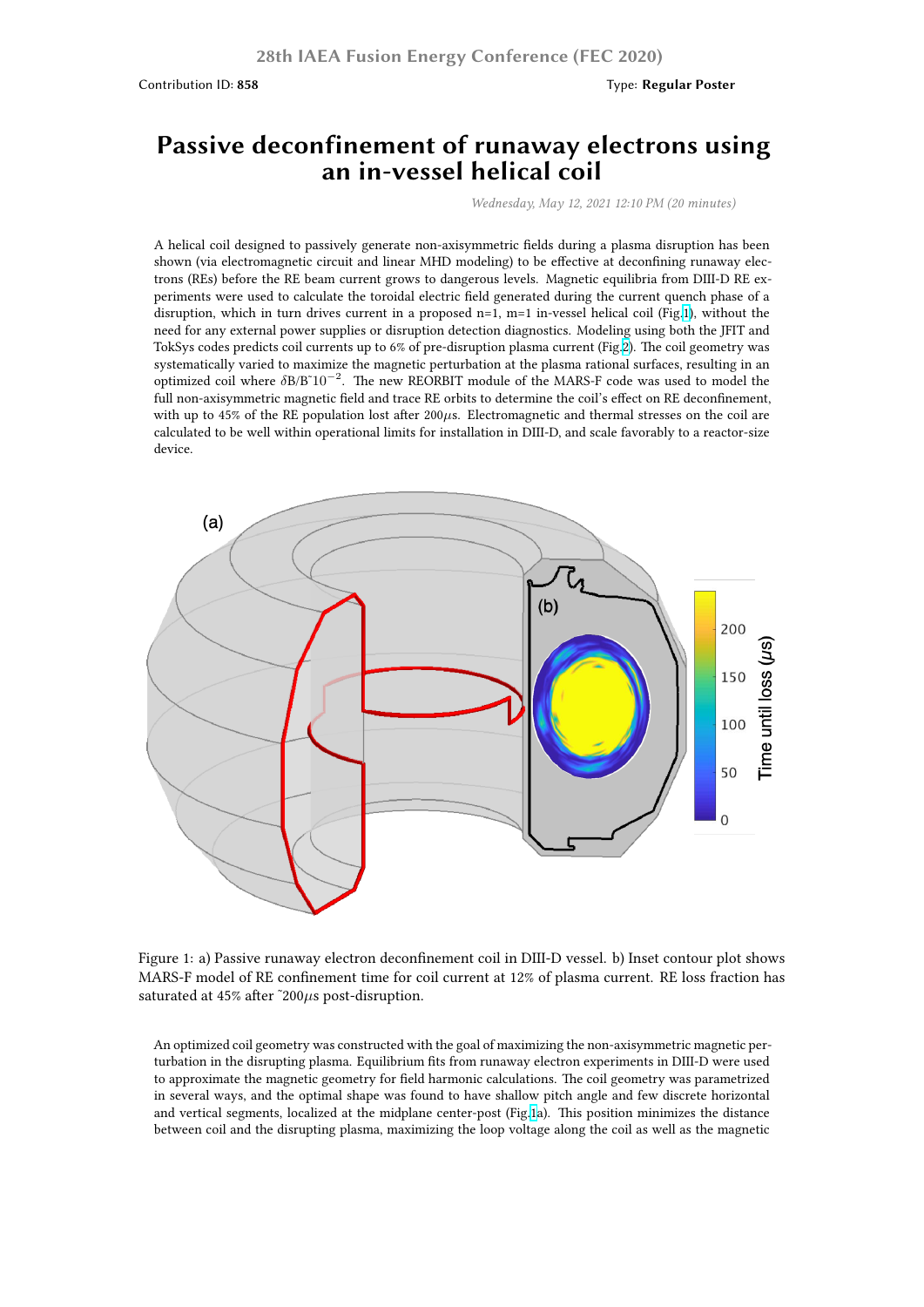



Figure 2: Comparison of DIII-D and 3.75x scaled ITER-size device, a) coil current evolution relative to plasma current quench timescale (14 ms in DIII-D, 190ms in ITER), and b) poloidal harmonic spectrum of maximum n=1 vacuum perturbation at plasma edge (q=5).

In order to estimate the toroidal electric field generated during a disruption, the JFIT and TokSys codes were used to model the inductively coupled coil-plasma-vessel system. Both models used full 3D inductive coupling terms to calculate the evolution of the axisymmetric plasma current, predicting peak coil currents of up to 6% of the initial plasma current which are well in excess of the theoretical 2% threshold for meaningful RE deconfinement {1}. Most importantly, the coil inductance and resistance are suitable to match the disruption current quench timescale (Fig.2a) (14ms in DIII-D, 190ms in ITER). This allows the coil to passively respond to the disruption and generate a 3D magnetic perturbation with the necessary amplitude and timing for runaway electron deconfinement. The resulting vacuum field amplitude is greater than the theoretical threshold of *δ*B/B˜10*−*<sup>3</sup> {2}, and is well-matched to the edge plasma helicity (Fig. 2b).

The amount of RE deconfinem[en](https://fusion.gat.com/conference/event/104/attachments/161/1552/Weisberg.David.IAEA2020.Fig2.png)t caused by this optimized coil was modeled using the new REORBIT module of the linear MHD code MARS-F {3}. After calculating the full non-axisymmetric magnetic field for toroidal mode numbers up to n=6, the REORBIT code traces test particles along field lines to determine their confinement time as a function of initial energy and pitch angle. Simulation[s e](https://fusion.gat.com/conference/event/104/attachments/161/1552/Weisberg.David.IAEA2020.Fig2.png)xtending out to 240*µ*s post-disruption found that 18% of the total RE population was deconfined by expected coil currents (6% IP). Doubling the coil current (12% I<sub>P</sub>) further increased the loss fraction to 45% of the total RE population (Fig.1b). Unlike previous studies {4} these results do not require significant resonant plasma response or island formation; in fact, the modeled plasma response in this study was found to be negligible even though the vacuum magnetic perturbation is well-aligned with the edge helicity. Thus it is likely that these results are pessimistic, and that equilibria with lower q<sub>edge</sub> would show increased RE deconfinement due to non-trivial r[es](https://fusion.gat.com/conference/event/104/attachments/161/1551/Weisberg.David.IAEA2020.Fig1.png)onant response.

Scaling estimates are favorable for the operation of a passive RE deconfinement coil on a larger reactor-scale device, with only marginal decreases in relative coil current and magnetic perturbation amplitude (Fig.2). The DIII-D coil-plasma-vessel system was scaled up by a factor of 3.75 to approximate an ITER-sized device while maintaining the same edge safety factor and aspect ratio. Interestingly, these constraints dictate that  $I_{coil}/I_P$ and *δ*B/B are independent of size; the slight differences in Fig.2 are due solely to the change in vacuum vessel conductivity (Inconel to stainless steel). The mechanical and thermal stresses of such a coil on an ITER-sized device are only slightly larger than the DIII-D case. Even considering the worst-case high-current sc[en](https://fusion.gat.com/conference/event/104/attachments/161/1552/Weisberg.David.IAEA2020.Fig2.png)arios in scaling from the DIII-D ( $I_P = 2MA$ ) to ITER ( $I_P = 15MA$ ) sizes, J×B stress on the coil increases from 30% to 40% of stainless steel tensile yield strength and total coil tem[pe](https://fusion.gat.com/conference/event/104/attachments/161/1552/Weisberg.David.IAEA2020.Fig2.png)rature rise due to joule heating increases from ∆T = 20*◦*C to 50*◦*C.

In summary, a helical in-vessel coil was designed with the goal of passively deconfining REs prior to energetic beam formation via large non-axisymmetric magnetic perturbations. The linear MHD code MARS-F was used to test this hypothesis, and the coil was found to be effective at substantially increasing RE orbit losses in DIII-D equilibria. Such a coil is robust to mechanical and thermal stresses, reacts passively and quickly to a disruption event, and scales favorably to larger reactor-size devices. The experimental confirmation of these findings on an existing tokamak should be a high-priority goal of the international fusion community, and serious thought should be given to its applicability to future fusion devices.

Work supported by General Atomics Internal funds.

- {1} Boozer, Plasma. Phys. Control Fusion 53 (2011) 084022
- {2} Boozer, Phys. Plasmas 19 (2012) 058101

{3} Liu, Parks, Paz-Soldan, Kim, and Lao, Nucl. Fusion 59 (2019) 126021